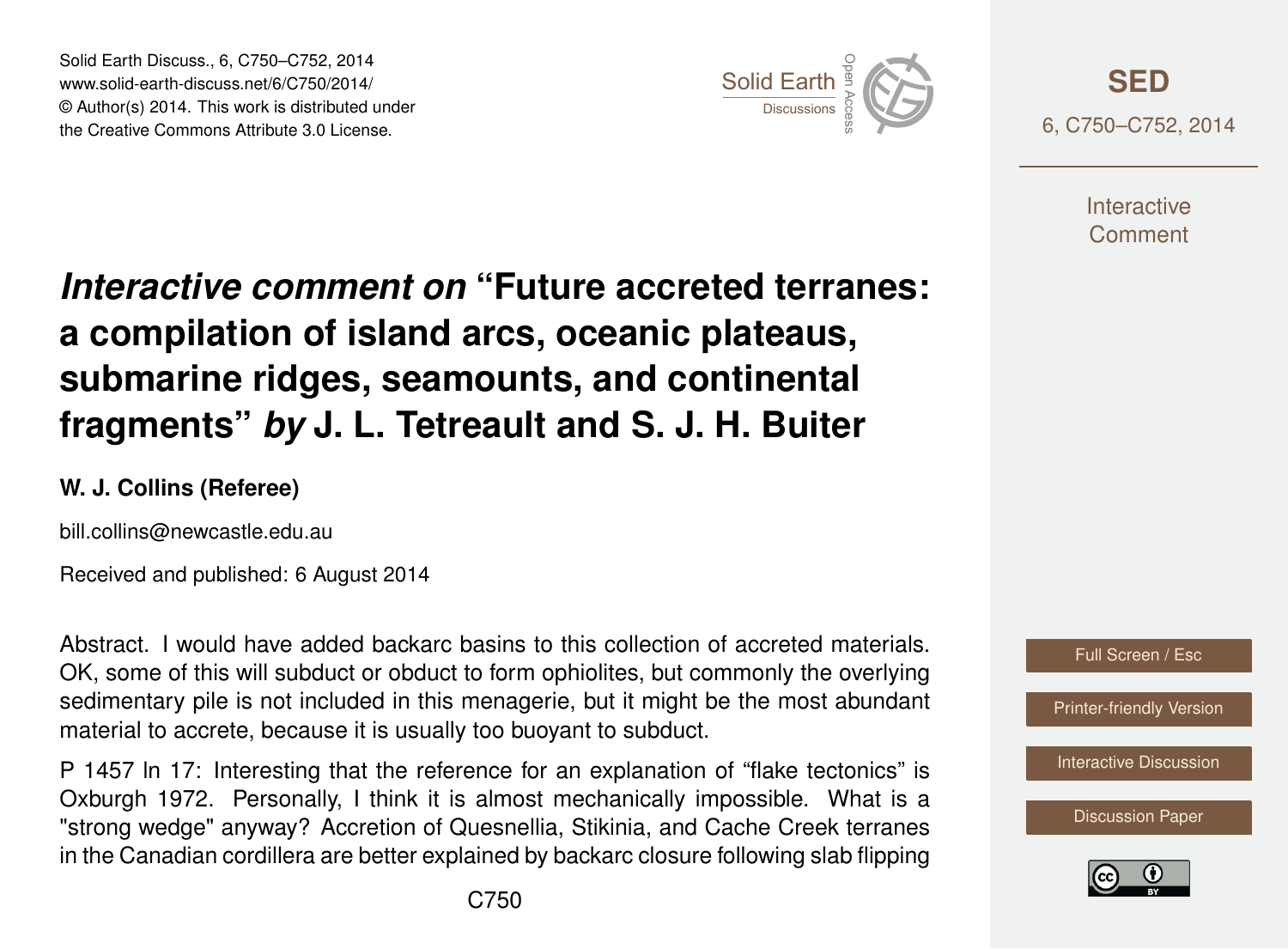(eg Colpron & Nelson, 2007 GSA Today 17).

P 1473 ln 15: I would suggest that the most common way to form microcontinental ribbons, at least for the SW Pacific, is by extension and rifting from the active continental margin during subduction retreat (read Schellart papers). This is the way most backarc basins form, with the retreating arc and forearc becoming isolated as the continental ribbon. However, this process does not explain the continental fragments embedded in the Atlantic Ocean floor, and other processes such as heterogeneous hyper-extension of passive margins along pre-existing structural discontinuities, are required to form them.

P 1476. Ln 1: It is stated that "FATs will combine before accreting onto a continent". Note that the microcontinental ribbons in the SW Pacific are on the upper plate, inboard from the active subduction zone, with the Pacific plate as the primary subduction driver. I would argue that FAT combination is a necessary condition for accretion, such as in the SW Pacific. If the oceanic plateau is on the primary subducting plate, the delay in its conversion to eclogite is the reason why it remains buoyant and thus "collides" with the continental ribbon. Both can then be accreted onto the continent as a composite terrane.

P 1478 ln 18: The statement: "The ability of continental crust to subduct has been documented in the coesite found in exhumed ultrahigh pressure terranes" might be correct, but it is a corollary that these units came back to the Earth's surface. Hyperextended crustal fragments in subducting oceanic crust will obviously be dragged into the mantle, but then it becomes an issue of fragment size if it returns, when buoyancy contrast becomes sufficient to induce slab breakoff. Clearly, breakoff is required to get such fragments back to the surface, largely by a process of isostatic rebound.

P 1480 ln 13: To understand the fate of lower crustal material along active plate margins, one needs to go no further than the study by Hyndman et al 2005. GSA Today 15. They provide compelling evidence that the wide backarc (orogenic) regions are in6, C750–C752, 2014

**Interactive Comment** 



[Printer-friendly Version](http://www.solid-earth-discuss.net/6/C750/2014/sed-6-C750-2014-print.pdf)

[Interactive Discussion](http://www.solid-earth-discuss.net/6/1451/2014/sed-6-1451-2014-discussion.html)

[Discussion Paper](http://www.solid-earth-discuss.net/6/1451/2014/sed-6-1451-2014.pdf)